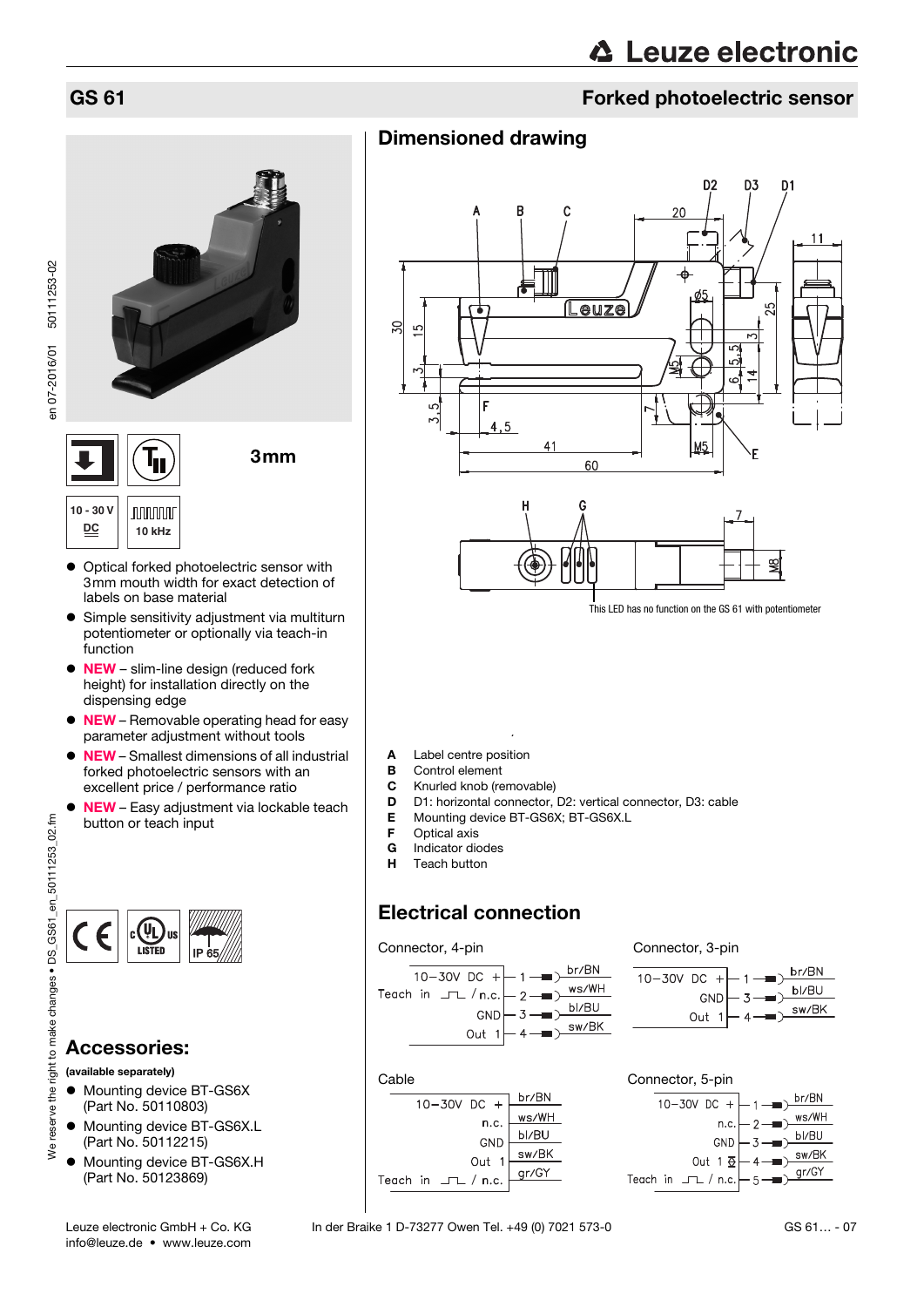### **Specifications**

#### Physical data

Mouth width 3mm<br>Mouth depth 3mm 40mm Mouth depth 40mm<br>
Label width 22mm<br>
Label qap 22mm Label width Label gap<br>Light source Switching frequency max.  $10kHz$ <br>Convevor speed with teach-in  $\leq 20m/min (0.3m/s)$ Conveyor speed with teach-in ≤ 20m<br>Typ. response time 50 m Typ. response time<br>Repeatability Repeatability see diagrams<br>Delay before start-up  $\leq 300 \text{ ms}$  acc.

#### Electrical data

Operating voltage UB 1) Residual ripple ≤ 15% of UB Open-circuit current ≤ 30mA Switching output 2) switching signal in the label gap …/6D signal on the label Signal voltage high/low Output current

### Capacitive load

Indicators Green LED<br>Green LED, flashing and the state of the ready<br>Green LED, flashing and the state of teach-in activated Green LED, flashing<br>Yellow LED Red LED (GS  $61/$ ... .2... only)

**Mechanical data**<br>Housing base Optics PC plastic Weight 20g with connector

Tightening torque of fastening screws

#### Environmental data

Ambient temp. (operation/storage) -20°C … +60°C/-30°C … +70°C<br>Protective circuit <sup>4)</sup> 1, 2 VDE safety class<br>Protection class Protection class<br>
Protection class<br>
Standards applied<br>
IEC 60947-5-2

140nm (infrared light)<br>max. 10kHz  $\leq$  300ms acc. to IEC 60947-5-2

10 ... 30VDC (incl. residual ripple)<br> $\leq$  15% of U<sub>B</sub> 1 push-pull switching output Pin 4: PNP gap signal, NPN label signal 1 push-pull switching output Pin 4: PNP label signal, NPN gap signal<br>  $\geq$  (U<sub>B</sub>-2V)/ $\leq$  2V<br>  $\leq$  100mA<br>  $\leq$  0.2µF <sup>3</sup>

switching signal in the label gap teach error  $/$  function error

Housing base **PC** plastic, black RAL 9005<br>
Upper part of housing **PC** plastic, red RAL 3000 Upper part of housing<br>
Optics<br>
PC plastic, red RAL 3000<br>
Weight<br>
20g with connector 70g with cable Connection type M8 connector, 4-pin, or M8 connector, 3-pin, or cable 2m (cross section 5 x 0.2mm<sup>2</sup>)<br>max. 3Nm

 $\frac{1}{11}$ , 2 Standards applied IEC 60947-5-2<br>Certifications UL 508, CSA C22.2 No.14-13 <sup>1) 5)</sup>

- 1) For UL applications: for use in class 2 circuits according to NEC only
- 2) The push-pull switching outputs must not be connected in parallel
- 3) Max. permissible input capacitance of a consumer connected to the switching output that can be switched without activation of short-circuit-current limiting.
- 4) 1=polarity reversal protection, 2=short-circuit protection for all outputs
- 5) These proximity switches shall be used with UL Listed Cable assemblies rated 30V, 0.5A min, in the field installation, or equivalent (categories: CYJV/CYJV7 or PVVA/PVVA7)

### Order guide

The sensors listed here are preferred types; current information at www.leuze.com.

|                      | <b>Designation</b> | Part No.  |
|----------------------|--------------------|-----------|
| Teach-In             | GS61/6.2-S8        | 501 10108 |
|                      | GS61/6D.2-S8       | 501 10109 |
|                      | GS61/6.2-S8V       | 501 10763 |
|                      | GS61/6D.2-S8V      | 501 10764 |
|                      | GS61/6.2-S8.3      | 501 10765 |
|                      | GS61/6D.2-S8.3     | 501 10766 |
|                      | GS61/6.2           | 501 10767 |
|                      | GS61/6D.2          | 501 10768 |
| <b>Potentiometer</b> | GS61/6-S8          | 501 10110 |
|                      | GS61/6D-S8         | 501 10111 |
|                      | GS61/6-S8V         | 501 10112 |
|                      | GS61/6D-S8V        | 501 10113 |
|                      | GS61/6-S8.3        | 501 10761 |
|                      | GS61/6D-S8.3       | 501 10762 |
|                      | GS61/6             | 501 10769 |
|                      | GS61/6D            | 501 10770 |

# GS 61

#### Marking on the sensor

• Align the label tape according to the sensor's marker "Label centre position".

### Diagrams



# Remarks

#### **Operate in accordance with intended use!**

- $\overline{\mathfrak{G}}$  This product is not a safety sensor and is not intended as personnel
- protection. The product may only be put into operation by competent persons.
- Only use the product in accor-dance with the intended use.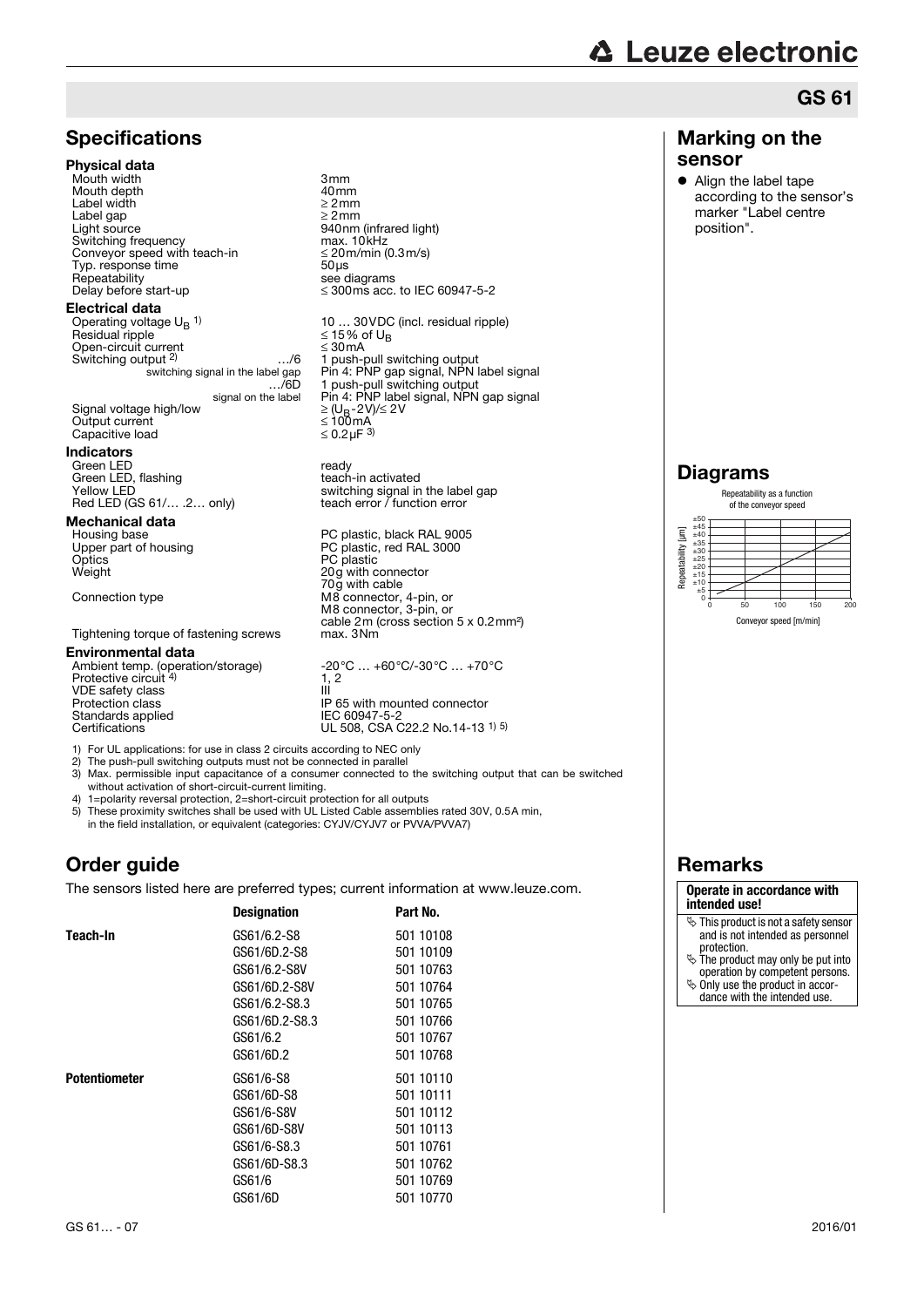# **∆ Leuze electronic**

### GS 61 Forked photoelectric sensor

# Type key

|                              |                                                                        | GS | $6 1 / 6 0 $ . 2- |  | $ \mathsf{S}   \mathsf{8}   \mathsf{V} $ . 3 |  |
|------------------------------|------------------------------------------------------------------------|----|-------------------|--|----------------------------------------------|--|
|                              |                                                                        |    |                   |  |                                              |  |
|                              |                                                                        |    |                   |  |                                              |  |
| <b>Operating principle</b>   |                                                                        |    |                   |  |                                              |  |
| GS                           | Forked sensor, optical                                                 |    |                   |  |                                              |  |
| <b>Series</b>                |                                                                        |    |                   |  |                                              |  |
| 61                           | Small series with excellent price / performance ratio                  |    |                   |  |                                              |  |
| <b>Output function</b>       |                                                                        |    |                   |  |                                              |  |
| /6                           | Push-pull output: PNP signal in the label gap, NPN signal on the label |    |                   |  |                                              |  |
| /6D                          | Push-pull output: PNP signal on the label, NPN signal in the label gap |    |                   |  |                                              |  |
| Configuration                |                                                                        |    |                   |  |                                              |  |
| N/A                          | Potentiometer adjustment                                               |    |                   |  |                                              |  |
| $\cdot$                      | Teach button on the device                                             |    |                   |  |                                              |  |
| .3                           | Teach button on the device and teach input                             |    |                   |  |                                              |  |
| <b>Electrical connection</b> |                                                                        |    |                   |  |                                              |  |
| N/A                          | Device with cable, standard length 2000mm, cable outlet at 45°         |    |                   |  |                                              |  |
| -S8                          | M8 connector, 4-pin, horizontal plug outlet                            |    |                   |  |                                              |  |
| $-$ S8V                      | M8 connector, 4-pin, vertical plug outlet                              |    |                   |  |                                              |  |
| $-S8.3$                      | M8 connector, 3-pin, horizontal plug outlet                            |    |                   |  |                                              |  |
| $-S8V.3$                     | M8 connector, 3-pin, vertical plug outlet                              |    |                   |  |                                              |  |
| ,200-S12                     | 200 mm cable with M12 connector, 5-pin, cable outlet at 45°            |    |                   |  |                                              |  |

# Sensor adjustment via potentiometer for GS 61

Notice: A removable operating head is plugged on the potentiometer in ex works. This can be used to manually adjust the forked photoelectric sensor without the use of a tool. If this is not desired, the operating head can be pulled off – a screwdriver is then necessary for making adjustments.

The following description applies to a forked photoelectric sensor with switching signal in the label gap (GS 61/6…). For device versions with switching signal on the label (GS 61/6D…), the LED indicators are inverted.

Preparation: Remove one or more labels from the base material and advance this blank area into the sensor.

- If the yellow OUT LED does not switch on when the blank area is encountered, increase the sensitivity by turning the potentiometer clockwise until the yellow OUT LED switches on.
- Starting from this setting, turn the potentiometer clockwise another approx. one half turn.
- Now advance the label tape so that a label is in the sensor.
- If set correctly, the yellow OUT LED must now switch off. Reduce the sensitivity by turning counterclockwise if the LED remains on.
- Finished: if set correctly, the LED changes between gap and label.

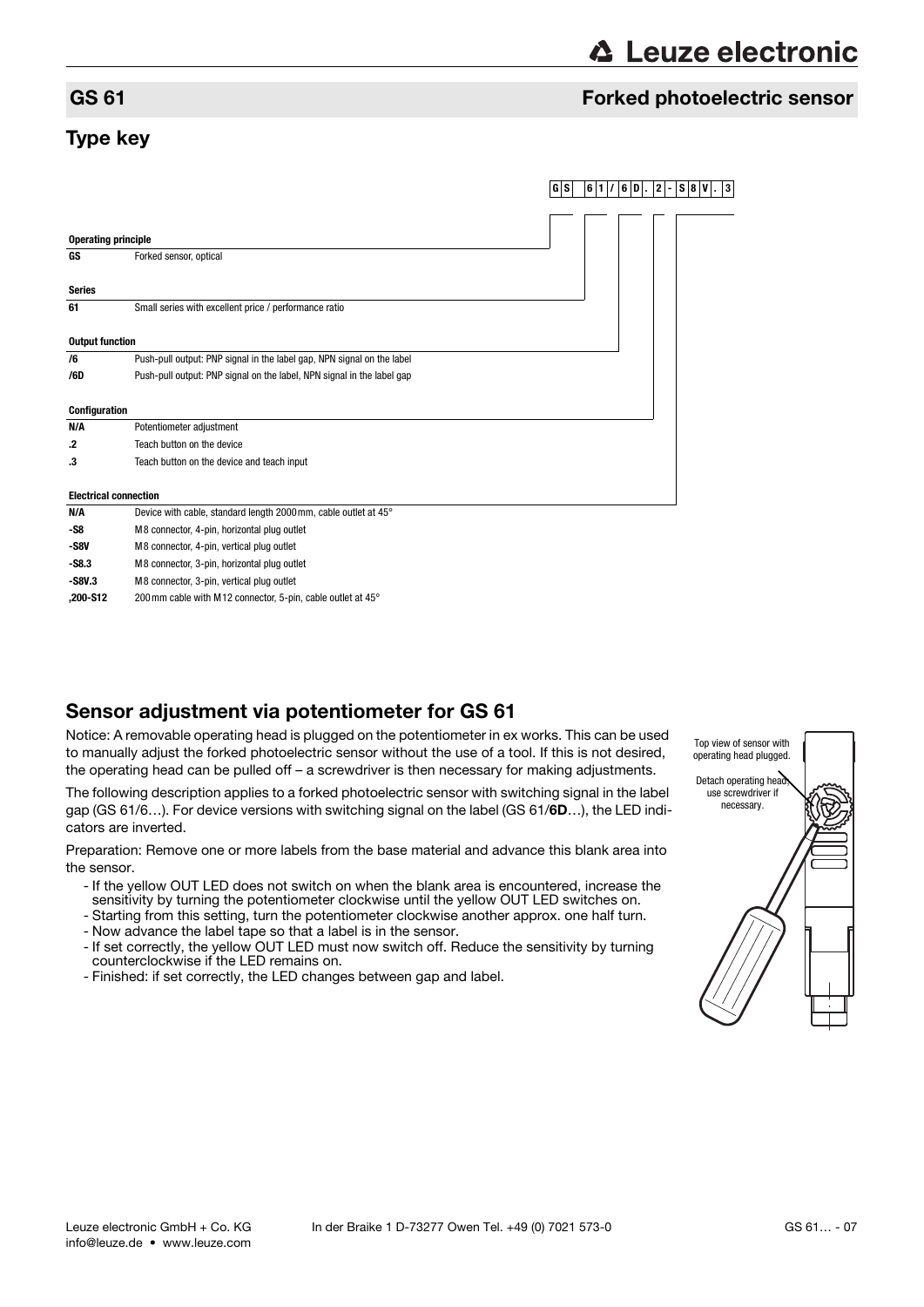GS 61

Short instructions for sensor adjustment via teach button for GS 61/… (with Teach)



 $\Omega$ 

 $=$  function lockable through constant application of U<sub>B</sub> on the teach input (for devices with teach input only)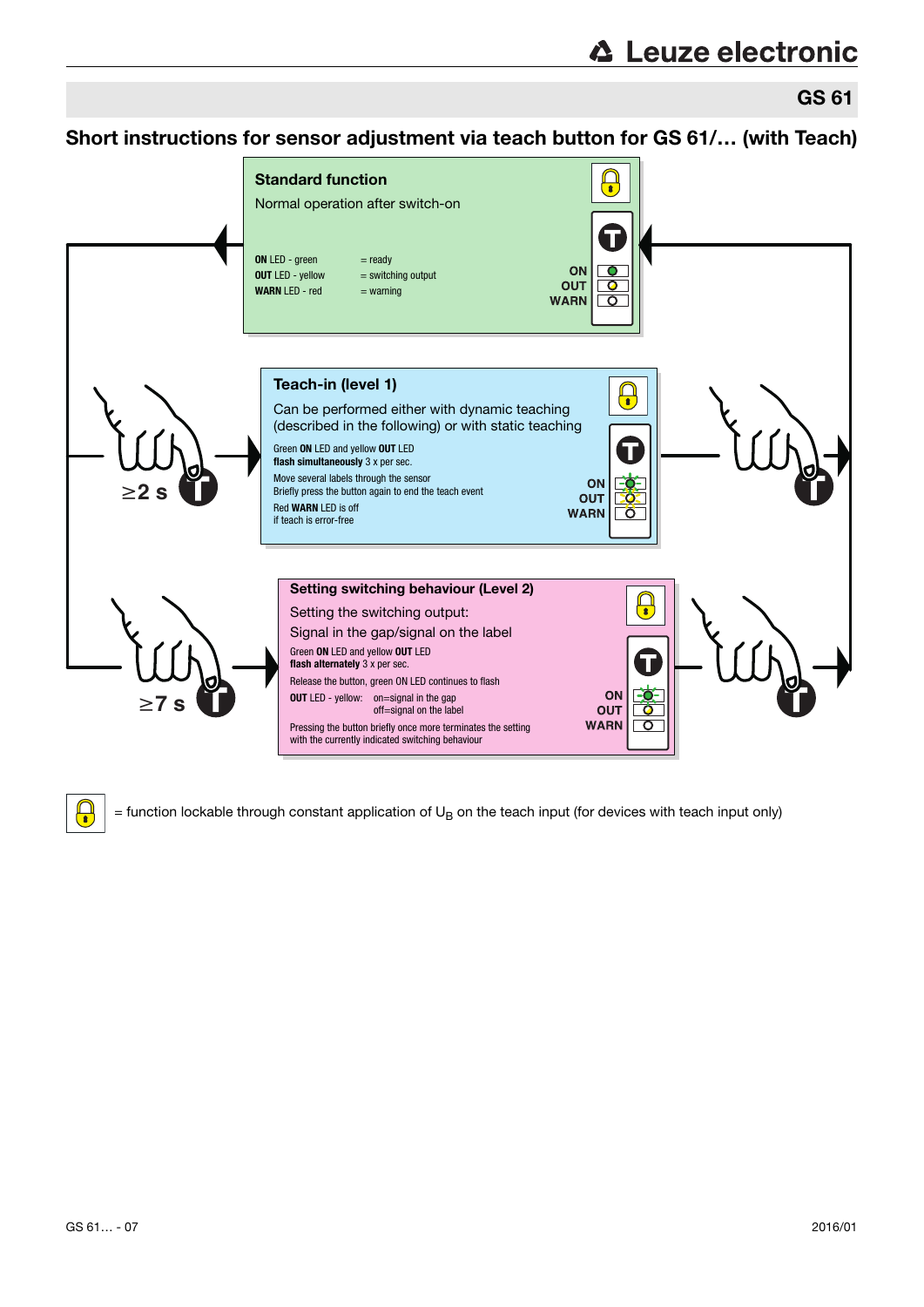# GS 61 Forked photoelectric sensor

# Standard function for GS 61/… (with Teach)

During operation the sensor is always in this function. The sensor detects label gaps with high precision and speed. This is indicated by the yellow LED and the switching output.

#### Indicators:

| <b>ON LED - green</b>   | Constantly ON when operating voltage is applied.                                        |  |
|-------------------------|-----------------------------------------------------------------------------------------|--|
| <b>OUT LED - vellow</b> | Indicates the switching signal. LED is ON if the sensor detects label gaps.             |  |
|                         | The display is independent of the output setting.                                       |  |
| <b>WARN</b> LED - red   | Is OFF if operation is error-free. If the "Control limit reached" message appears or if |  |
|                         | the last teach event was faulty, the red LED illuminates.                               |  |

#### **Operation**

The teach button must be pressed for at least 2 seconds to operate the device. The button can be electrically disabled to prevent accidental operation.

# Sensor adjustment (Teach-In) via teach button for GS 61/… (with Teach)

#### Manual teach while label tape is passing through (dynamic)

Preparation: Insert label tape into the sensor.

- **Press the teach button until green and yellow LEDs flash simultaneously.**
- Release teach button.
- During the teach event, the switching output is frozen in the most recently valid state prior to teaching.
- Advance the label tape at a maximum speed of 20m/min through the sensor so that at least 3 … 7 labels pass through the sensor.
- Press the button briefly once more to terminate the teach event, the sensor goes into standard mode.

3 … 7 label gaps should be advanced through the sensor in order to achieve stable switching points.

If the teach event is faulty (e.g. transmission with insufficiently thick base material), the red LED illuminates, the green and yellow LEDs flash rapidly. For error acknowledgment, briefly press the teach button and repeat the teach event. If the error cannot be rectified, the label material cannot be detected with the GS 61/… .2…

#### Manual teach if the label tape cannot be advanced (static)

Preparation: Remove one or more labels from the base material and advance this blank area into the sensor.

- **Press the teach button until green and yellow LEDs flash simultaneously.**
- Release teach button.
- During the teach event, the switching output is frozen in the most recently valid state prior to teaching.
- **Press the button briefly once more to terminate the teach event, the sensor goes** into standard mode.

If the teach event is faulty (e.g. transmission with insufficiently thick base material), the red LED illuminates, the green and yellow LEDs flash rapidly. For error acknowledgment, briefly press the teach button and repeat the teach event. If the error cannot be rectified, the label material cannot be detected with the GS 61/… .2…

#### Adjusting the switching behaviour of the switching output (signal in the label gap/on the label)

- Press the teach button until green and vellow LEDs flash alternately.
- Release the teach button the green LED continues to flash, the yellow LED alternates slowly between ON and OFF.
- Yellow LED ON = output switches in the label gap Yellow LED OFF = output switches on the label.
- If the button is pressed again while the LED is ON, the device switches in the label gap. For control purposes, the switching behaviour is displayed as long as the button is pressed. If the output is to switch on the label, the button must be pressed while the LED is OFF.
- **•** Finished.





≥ 2s

The green and the yellow LEDs flash simultaneously approx. 3x per sec.



ON **OUT WARN**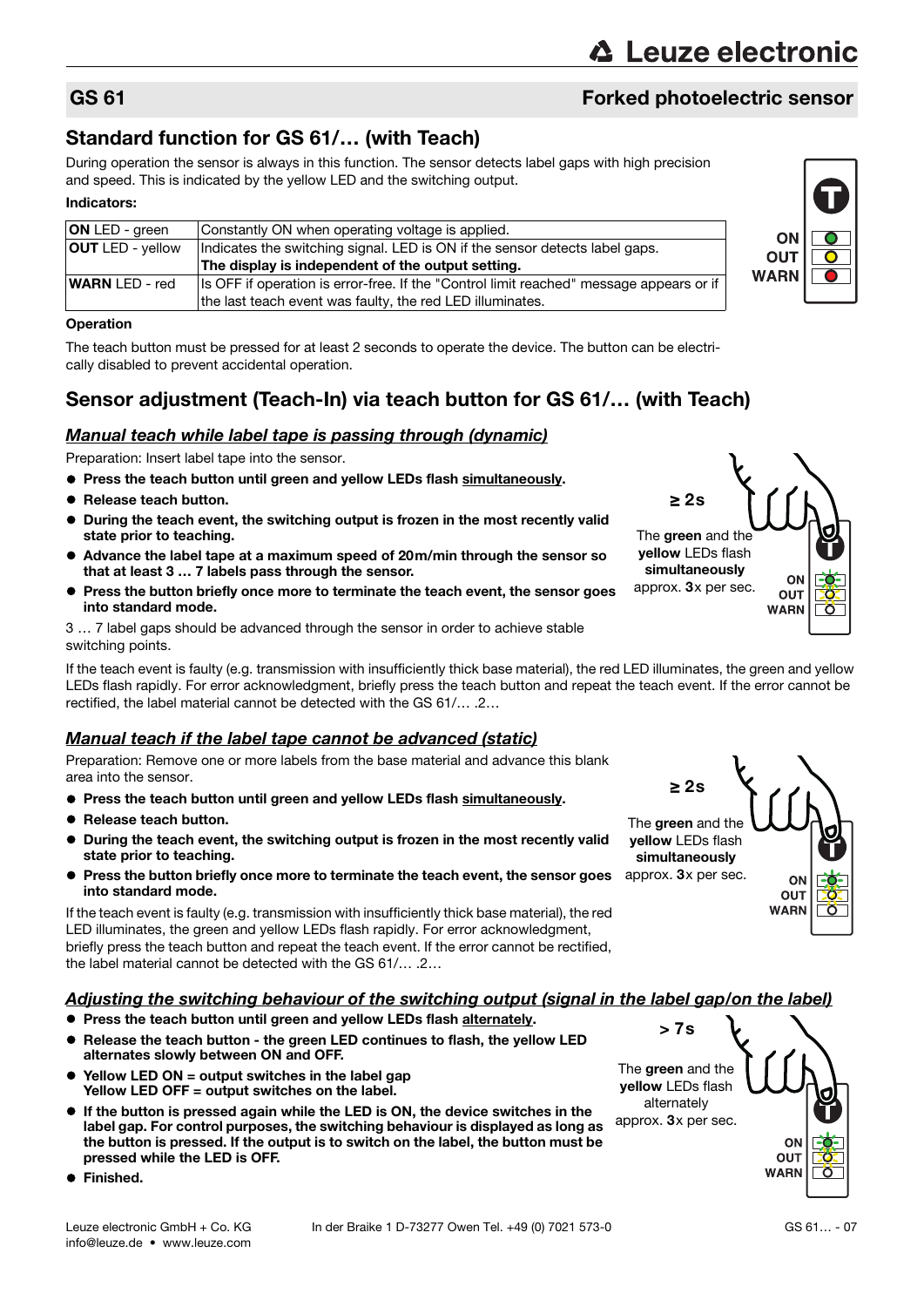The teach button is enabled again after max. 3s.

# Sensor adjustment (Teach-In) via teach input for GS 61/… (with Teach)

| U <sub>Teach</sub>                            | not connected | Internal pull-down resistor pulls<br>the input down to zero | Teach button can be operated;<br>all functions adjustable |
|-----------------------------------------------|---------------|-------------------------------------------------------------|-----------------------------------------------------------|
| U <sub>Teach low</sub>                        | $≤$ 2V        | Low level                                                   | Teach button can be operated;<br>all functions adjustable |
| $^{\circ}$ U <sub>Teach high</sub> $\geq 8$ V |               | High level                                                  | Teach button disabled;<br>button has no function          |
| U <sub>Teach</sub>                            | > 2V < 8V     | Not permitted                                               |                                                           |

The following description applies to PNP switching logic!

The device setting is stored in a fail-safe way. A reconfiguration following voltage interruption or switch-off is thus not required.

#### Line teach while label tape is passing through

 $\bigcirc$ 

Preparation: Insert the label tape in the correct position in the sensor (align the middle of the tape to the sensor marking).

| <b>Button disabled</b> | $20 \text{ ms} \dots \infty$             | 1100  1900ms                                                                     | $50 \text{ ms} \dots \infty$                                                                                                                                                | 50 ms             | <b>Button disabled</b>                              |
|------------------------|------------------------------------------|----------------------------------------------------------------------------------|-----------------------------------------------------------------------------------------------------------------------------------------------------------------------------|-------------------|-----------------------------------------------------|
| <b>Button enabled</b>  |                                          |                                                                                  |                                                                                                                                                                             |                   | Button enabled after 3s                             |
|                        |                                          |                                                                                  |                                                                                                                                                                             |                   |                                                     |
|                        | Pulse only<br>necessary if a             | Activation of the teach-in:                                                      | The rising edge starts the teach event. The green and yellow The teach event is concluded with the falling<br>LEDs flash alternately 3x per second as long as the signal is | edge.             |                                                     |
|                        | low-level was<br>applied previ-<br>ously | Action starts with the falling edge:<br>$t_{\text{Teach}} = 11001900 \text{ ms}$ | ™ I high.<br>Advance the label tape so that several label gaps pass the                                                                                                     | normal operation. | 50 ms after the falling edge, the sensor returns to |
|                        |                                          |                                                                                  | sensor, thereby allowing the teach values to be determined.                                                                                                                 |                   | The teach button is enabled again after max 3s      |

The red LED lights if a teach error occurs (e.g. the label cannot be reliably detected due to insufficient signals).

Regardless of the state, the green LED is on when the teach event is terminated, the yellow LED indicates the current switching state.

#### Line teach if the label tape cannot be advanced (static teaching)

Preparation: Remove one or more labels from the base material and place this blank area in the sensor. The label tape must now not be advanced further.

The process is identical to the line teach with moving label tape.

#### Adjusting the switching behavior of the switching output – light/dark switching

| <b>Button disabled</b> | $20 \text{ ms} \dots \infty$ | 2100  3000ms | 20  900ms | 1100  2000ms | <b>Button disabled</b>  |
|------------------------|------------------------------|--------------|-----------|--------------|-------------------------|
| <b>Button enabled</b>  |                              |              | ,,,       |              | Button enabled after 3s |
|                        |                              |              |           |              |                         |

| Pulse only                      | Activation of the teach switching         | Switching output switches in the label gap (20  900 ms) | The teach event is concluded with the falling       |
|---------------------------------|-------------------------------------------|---------------------------------------------------------|-----------------------------------------------------|
| necessary if a                  | output:                                   | Switching output switches on the label (1100  2000ms)   | l edge.                                             |
| low-level was<br>applied previ- | Action starts with the falling edge:      |                                                         | 50 ms after the falling edge, the sensor returns to |
| ously                           | $t_{\text{Teach}} = 21003000 \,\text{ms}$ |                                                         | normal operation.                                   |
|                                 |                                           |                                                         | The teach button is enabled again after max. 3s.    |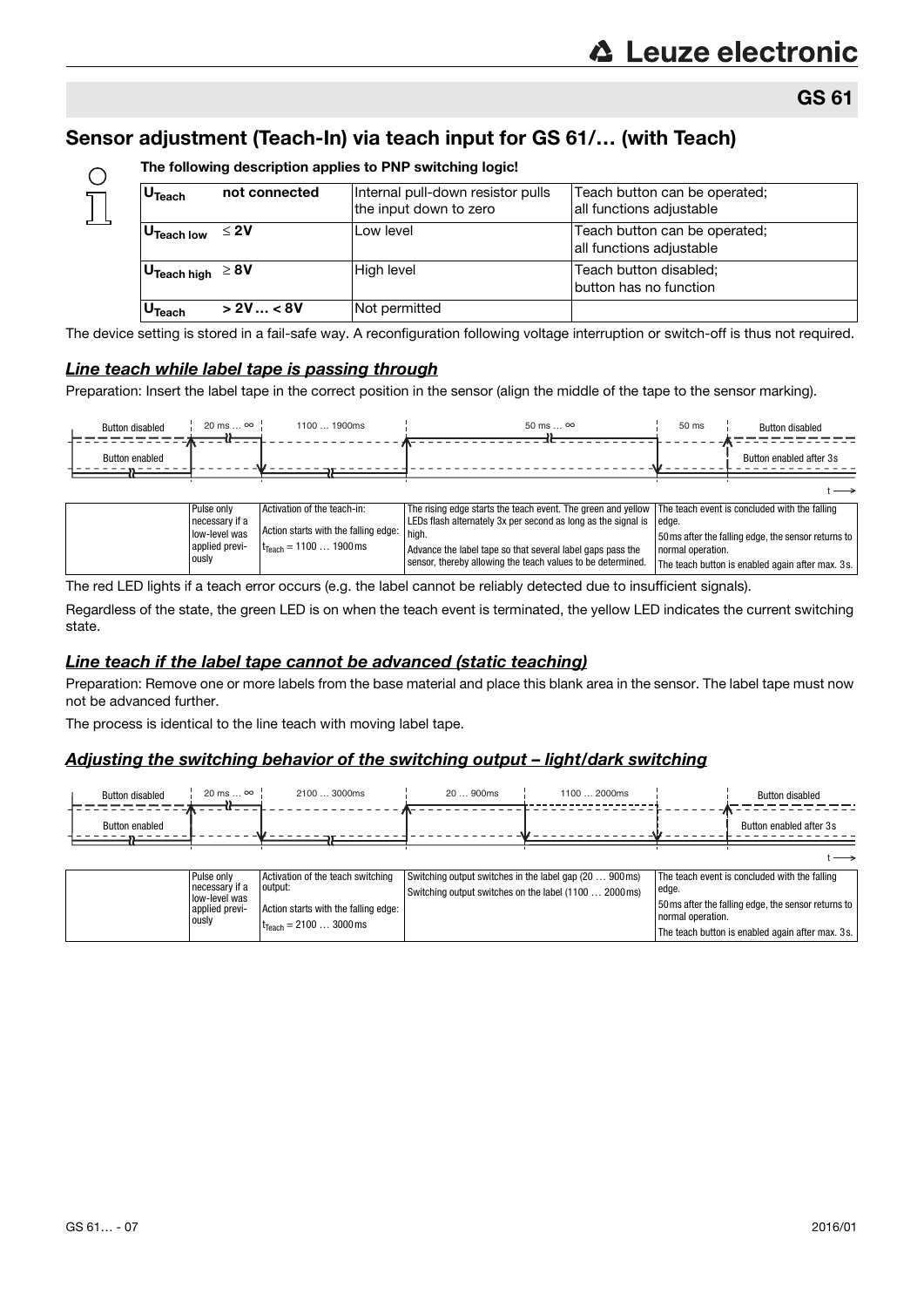# GS 61 Forked photoelectric sensor

# Locking the teach button via the teach input



# GS 61/… (with Teach)

A static high signal on the teach input locks the teach button on the device so that no manual operation is possible (e.g. protection against erroneous operation or manipulation).

If the teach input is not connected or if there is a static low signal, the button is enabled and can be operated freely.



# Notices for integrating the sensor in a control concept

If the sensor is taught externally via a control, it may be necessary to receive acknowledgment from the sensor with respect to its current teach state. Use the following chart for this purpose:

| <b>Operating mode</b> | <b>Reaction from sensor</b>                                      |
|-----------------------|------------------------------------------------------------------|
| Dispensing mode       | Dynamic output signal: alternates between gap and label          |
| Teach                 | Static output signal: the state prior to teaching is frozen      |
| Teach OK              | Output signal is dynamic again                                   |
| Teach faulty          | Output signal is dynamic again - repeat teach event if necessary |